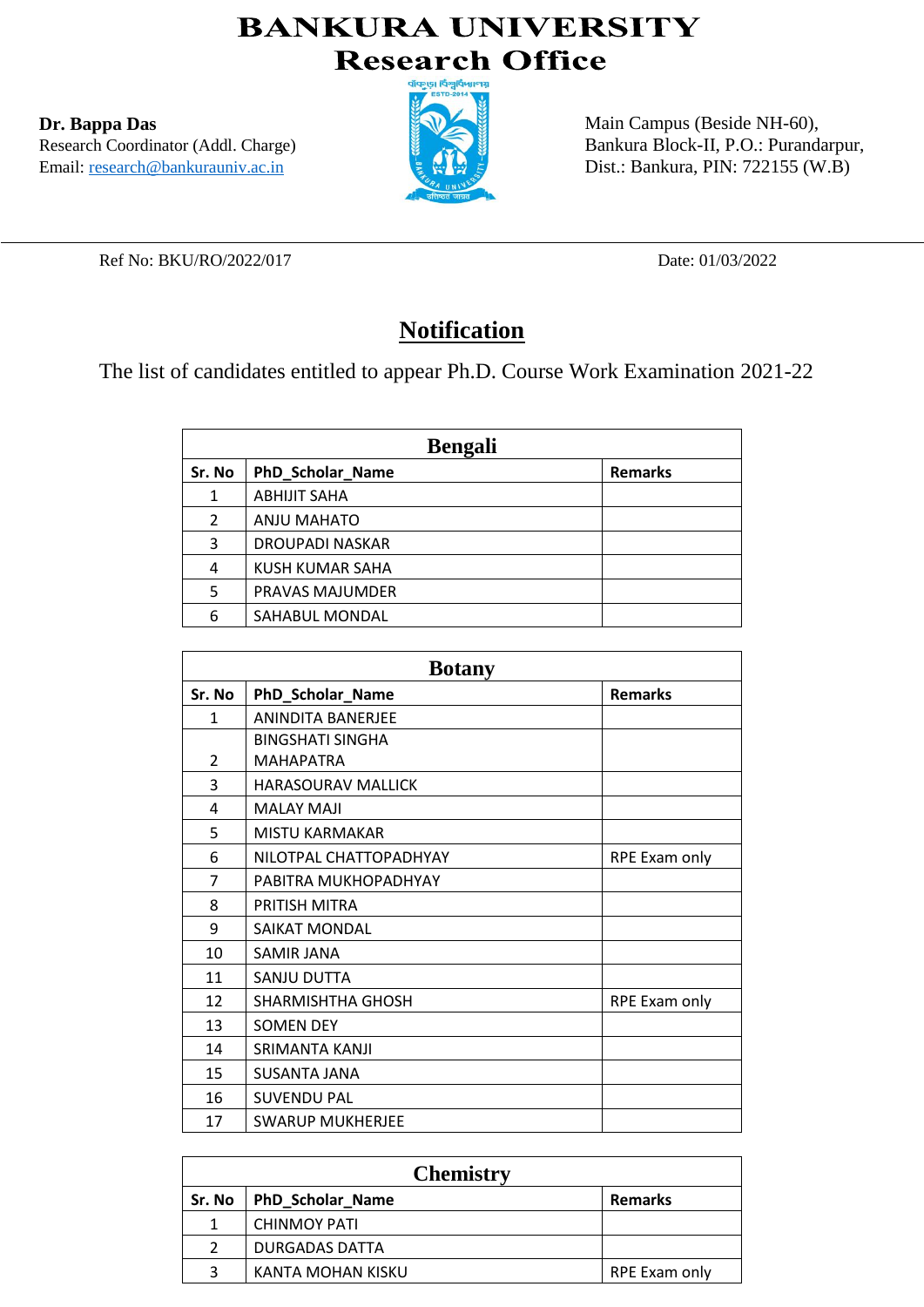| <b>SOUMEN RAKSHIT</b> |  |
|-----------------------|--|
| TARUN KUMAR DAS       |  |

| <b>Education</b> |                         |                |
|------------------|-------------------------|----------------|
| Sr. No           | PhD_Scholar_Name        | <b>Remarks</b> |
| 1                | PRIYAM SARKAR           | RPE Exam only  |
| $\overline{2}$   | RANENDRA NATH BISWAS    |                |
| 3                | SANJARUL MOLLICK        |                |
| 4                | SHARMISTHA CHANDA       |                |
| 5                | SOUMYASHREE SARKAR      |                |
| 6                | <b>SRIPARNA MALLICK</b> |                |
| 7                | SUCHISMITA SAU          |                |
| 8                | UJJWAL MAHATO           |                |

| <b>English</b> |                             |                |
|----------------|-----------------------------|----------------|
| Sr. No         | PhD_Scholar_Name            | <b>Remarks</b> |
| 1              | ANANYA MUKHOPADHYAY         |                |
| $\overline{2}$ | <b>ANASUA DAS</b>           | RPE Exam only  |
| 3              | <b>ANWESA DAS</b>           |                |
| 4              | <b>ANWESHA MAITI</b>        | RPE Exam only  |
| 5              | <b>DEBJANI CHAKRABORTY</b>  |                |
| 6              | <b>DEEP NASKAR</b>          |                |
| 7              | <b>GOUTAM MAJHI</b>         |                |
| 8              | KRISHNAKALI BASU GHOSH      |                |
| 9              | MANJIMA SARKAR              |                |
| 10             | <b>MASUMA KHATUN</b>        |                |
| 11             | <b>MD. MASUD ALI</b>        |                |
| 12             | PATHIK KHAMRAI              |                |
| 13             | <b>RAJIB DAS</b>            |                |
| 14             | <b>SUBHAJEET SINGHA</b>     |                |
| 15             | <b>SUBHENDU BISWAS</b>      |                |
| 16             | <b>SUPRABHAT CHATTERJEE</b> |                |
| 17             | <b>SUSANTA NOLE</b>         |                |
| 18             | <b>TARIK MONOWAR</b>        | RPE Exam only  |

| Geography      |                       |                |
|----------------|-----------------------|----------------|
| Sr. No         | PhD_Scholar_Name      | <b>Remarks</b> |
| 1              | <b>AMRITA DEY</b>     |                |
| $\overline{2}$ | <b>BAISAKHI GHOSH</b> |                |
| 3              | DOLA KARMAKAR         |                |
| 4              | <b>MAHABUR SARKAR</b> |                |
| 5              | NABANITA MUKHOPADHYAY |                |
| 6              | <b>RIJU DEY</b>       |                |
| 7              | RITUPARNA BISWAS      |                |
| 8              | SOMNATH MUKHERJEE     |                |

| <b>History</b> |                         |                |
|----------------|-------------------------|----------------|
| Sr. No         | <b>PhD_Scholar_Name</b> | <b>Remarks</b> |
| 1              | CHAINA DEBNATH          |                |
| 2              | <b>DEBASHIS BERA</b>    |                |
| 3              | SATHI MANDAL            |                |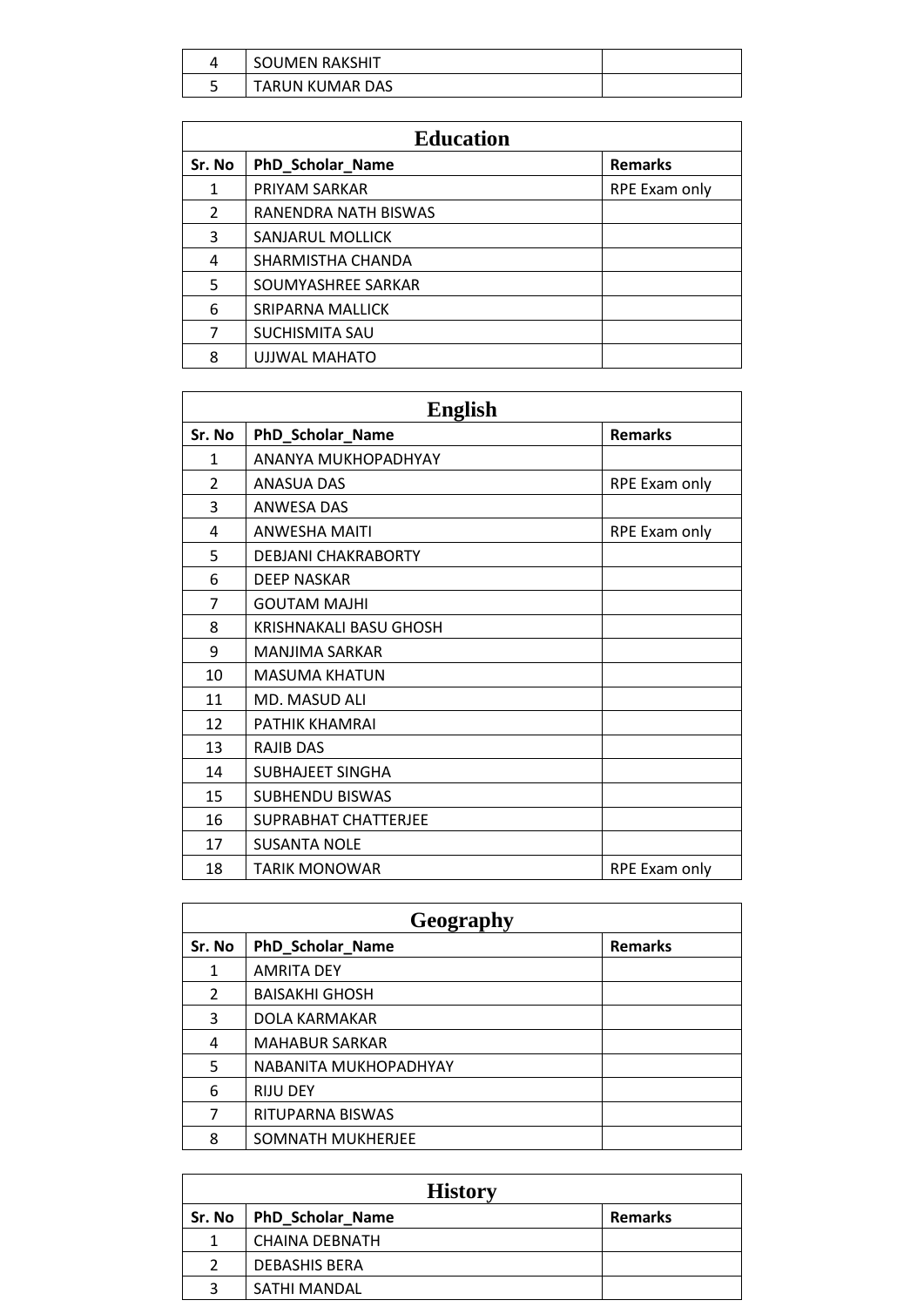| Law            |                       |                |
|----------------|-----------------------|----------------|
| Sr. No         | PhD_Scholar_Name      | <b>Remarks</b> |
| $\mathbf{1}$   | AMARJIT KARMAKAR      |                |
| $\overline{2}$ | <b>ENAKSHI MITRA</b>  |                |
| 3              | <b>JAYANTA DHALI</b>  |                |
| 4              | <b>KOUSHIK BISWAS</b> |                |
| 5              | <b>NABANITA SEN</b>   |                |
| 6              | PARTHA CHOUDHURY      | RPE Exam only  |
| 7              | PAYEL CHOWDHURY       |                |
| 8              | <b>SHAHINA SHAMS</b>  |                |
| 9              | TAJMUL KARIM          |                |

| <b>Mathematics</b> |                         |                |
|--------------------|-------------------------|----------------|
| Sr. No             | PhD_Scholar_Name        | <b>Remarks</b> |
| 1                  | <b>ANKITA SINHA ROY</b> |                |
| 2                  | <b>GOPAL MAHAPATRA</b>  |                |
| 3                  | <b>MALAY PAIN</b>       |                |
| 4                  | PARTHA ROY CHOWDHURY    |                |
| 5                  | <b>RAHUL KAR</b>        |                |
| 6                  | <b>SANDIP SARKAR</b>    |                |
| 7                  | <b>TAPAS HALDER</b>     |                |

| <b>Philosophy</b> |                           |                |
|-------------------|---------------------------|----------------|
|                   | Sr. No   PhD_Scholar_Name | <b>Remarks</b> |
|                   | <b>CHINMOY MONDAL</b>     |                |
| $\mathcal{P}$     | JAGODA ROY                |                |
| 3                 | PARESH GARAI              |                |

| <b>Physics</b> |                         |                      |
|----------------|-------------------------|----------------------|
| Sr. No         | PhD_Scholar_Name        | <b>Remarks</b>       |
| $\mathbf{1}$   | <b>ENAKSHI SENAPATI</b> |                      |
| 2              | <b>JAYDEV BARMAN</b>    |                      |
| 3              | <b>MRINMOY KARMAKAR</b> | <b>RPE Exam only</b> |
| 4              | SANCHITA DE             |                      |
| 5              | SATABDI MONDAL          |                      |
| 6              | <b>TAPAS MANDAL</b>     |                      |

| <b>Political Science</b> |                           |                |  |  |
|--------------------------|---------------------------|----------------|--|--|
| Sr. No                   | PhD_Scholar_Name          | <b>Remarks</b> |  |  |
| 1                        | <b>ABHISEK KHAN</b>       |                |  |  |
| 2                        | <b>BIMAL KUMAR DUTTA</b>  |                |  |  |
| 3                        | <b>CHAND ADIHIKARY</b>    |                |  |  |
| 4                        | <b>HAMIM ASHIK</b>        |                |  |  |
| 5                        | <b>SUBHADIP MUKHERJEE</b> |                |  |  |

| <b>Sanskrit</b> |                           |                |  |  |
|-----------------|---------------------------|----------------|--|--|
|                 | Sr. No   PhD Scholar Name | <b>Remarks</b> |  |  |
|                 | AJAY TANTUBAY             |                |  |  |
| າ               | ANUSUYA JASH              |                |  |  |